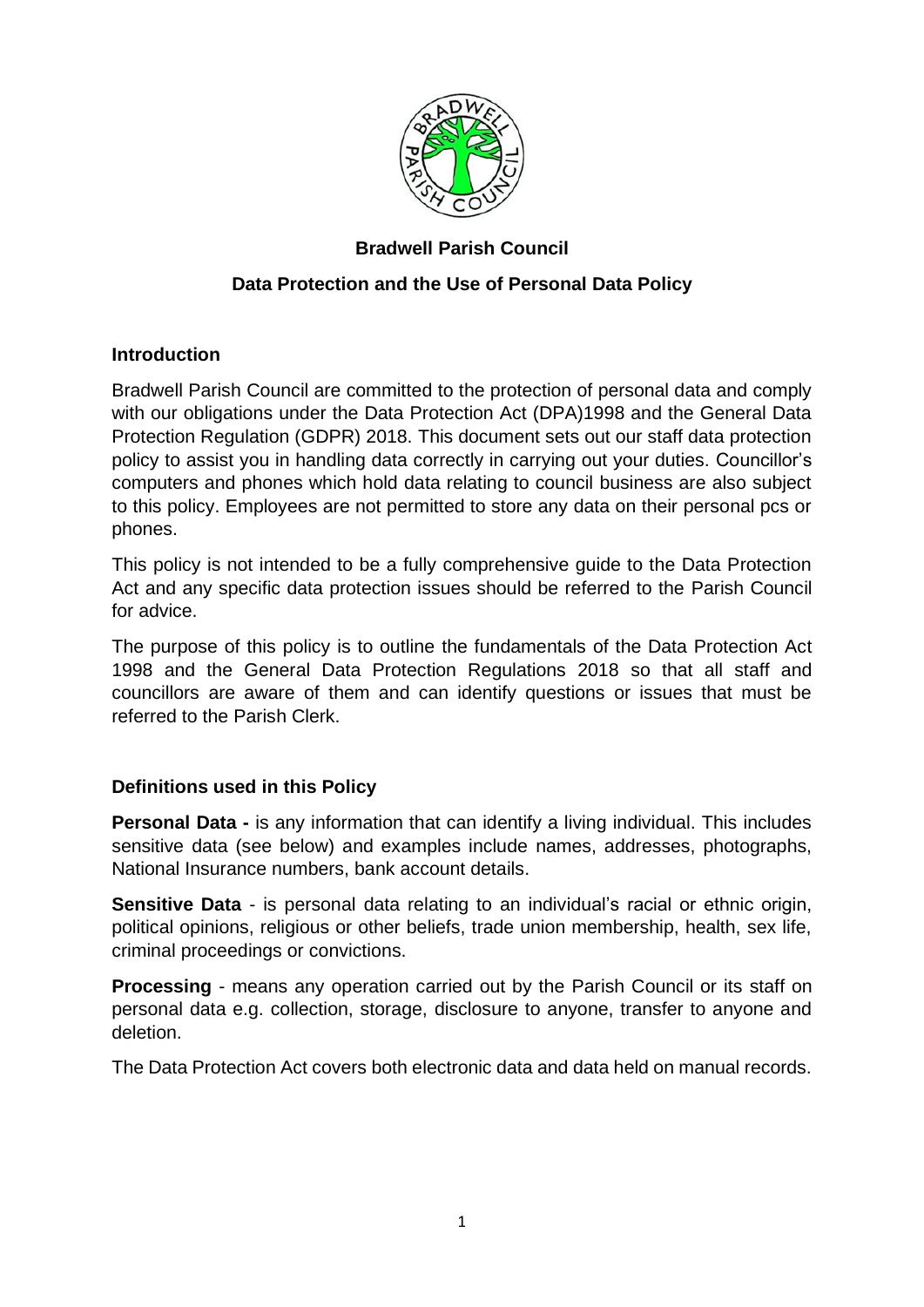# **The Rules of Fair Processing – Key Principles**

The GDPR contains 8 principles that apply to all personal data processing. The principles state that personal data:

- 1. Shall be processed fairly and lawfully and shall not be processed unless consent has been obtained.
- 2. Shall be obtained only for one or more of the purposes specified in the Act and shall not be processed in any manner incompatible with that purpose or those purposes.
- 3. Shall be adequate, relevant and not excessive in relation to those purposes.
- 4. Shall be accurate and where necessary, kept up to date.
- 5. Shall not be kept for longer than is necessary.
- 6. Shall be processed in accordance with the rights of data subjects under the Act.
- 7. Shall be kept secure by the Data Controller who takes appropriate technical and other measures to prevent unauthorised or unlawful processing or accidental loss or destruction of, or damage to, personal information,
- 8. Shall not be transferred to a country or territory outside the European Economic Area unless that country or territory ensures an adequate level of protection for the rights and freedoms of Individuals/Service Users in relation to the processing of personal information.

#### **Staff Responsibility**

**(a) Principles 1-3 -** The Data Protection Act requires that personal data be processed "fairly and lawfully". Personal data will not be processed fairly and lawfully unless the individual has consented to the processing. We will mainly rely on this condition in respect of personal data requested from a member of public via a marketing activity. When requesting data, we must tell the individual what we will do with the information and ask them for their consent.

Please also refer to the Loughton and Great Holm Parish Council Privacy Policy.

Sensitive data will not be processed unless it is with explicit consent or where required for the administration of justice or legal proceedings.

**(b) Principle 4 –** All staff and councillors must make every effort to ensure that any personal data entered onto their computers, is recorded accurately. Staff will also be responsible for updating records as and when we receive notification from the individual/contractor/agency/or other of a change in their personal details. When we are notified of bereavement the individual's details must be deleted immediately and replaced accordingly.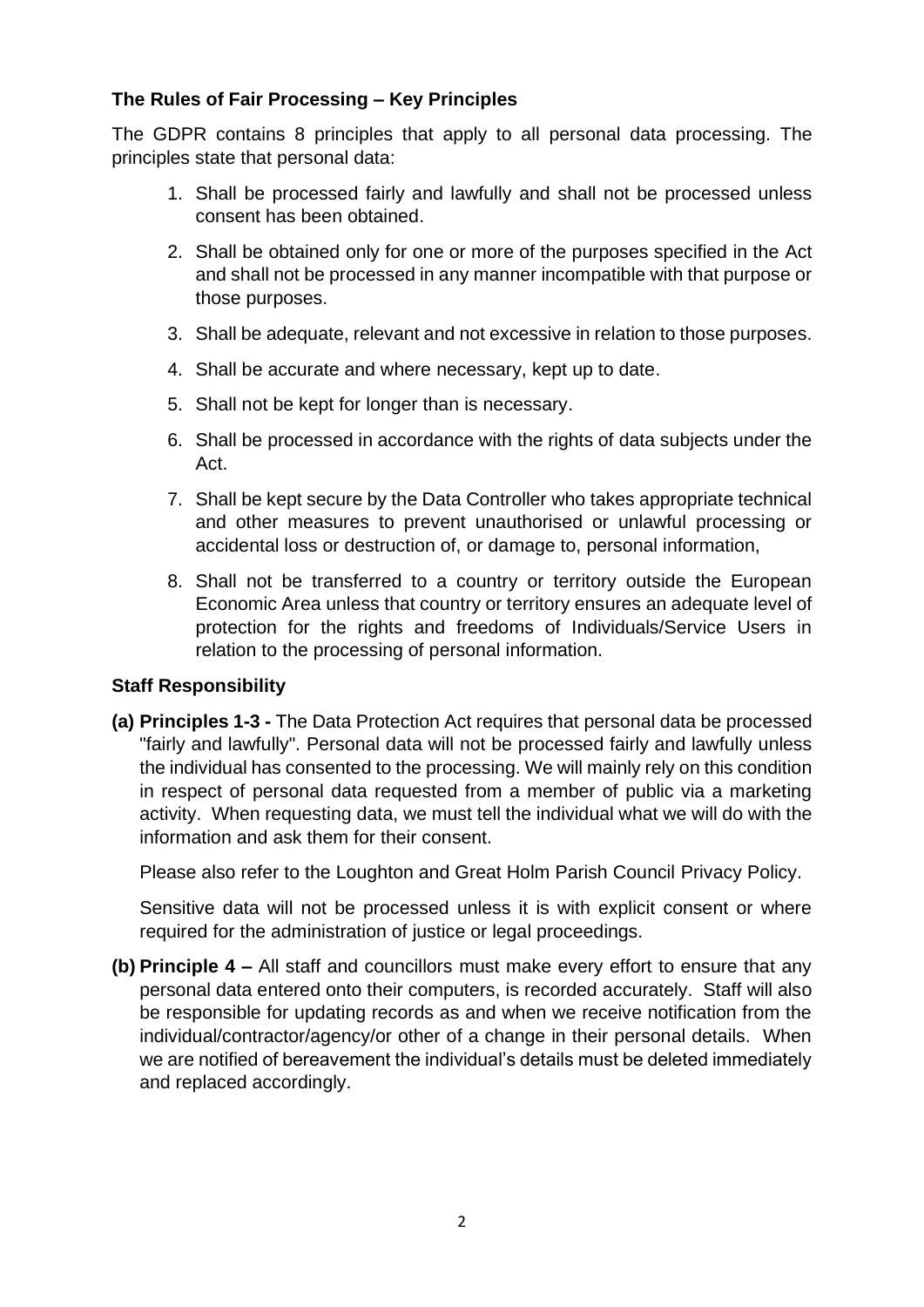**(c) Principle 7 -** We take security measures to safeguard personal data. This includes technical measures (e.g. password protection on the computer system) or organisational measures (e.g. door locks). The measures are designed to prevent any unauthorised access to or disclosure of personal data.

In particular, staff and councillors must do the following:

- Laptops are password protected with secure passwords containing numbers and letters. Laptops to be locked when not in use.
- IT support contractors have remote access to our computers by permission only and when used, staff should watch to ensure that access is not permitted to confidential information.
- Computer passwords are safe and are not disclosed/passed to anyone other than a fellow employee.
- Do not disclose personal data to anyone who is not a fellow employee unless the disclosure is allowed by the Parish Clerk. This includes disclosures to the police, other clients and third parties. If in doubt, take the name and address of the person seeking the disclosure and then contact the individual concerned to seek their consent to disclose or facilitate their direct contact.
- Report all security breaches or suspected breaches.
- Always shred or incinerate any paperwork that shows personal data.
- Password protect any sensitive documents.
- Any building where council work takes place must be locked when it is empty.
- All filing cabinets should be locked at the end of the day.
- Phone calls must be made within a secure environment to protect any possible transfer of data.
- The office door must be locked when not in use.

**(d) Personal Data Requests & Filing –** all requests by individuals or third parties to see their own or another persons' personal data held on our electronic or manual files must be received in writing. We will respond to this request within one month, to comply with the GDPR.

If a third-party requests sensitive data on an individual, we must receive consent from the individual concerned to release that data.

If an individual requests information about themselves that contains sensitive data recorded by a third party, we must receive consent from the third party to release the data.